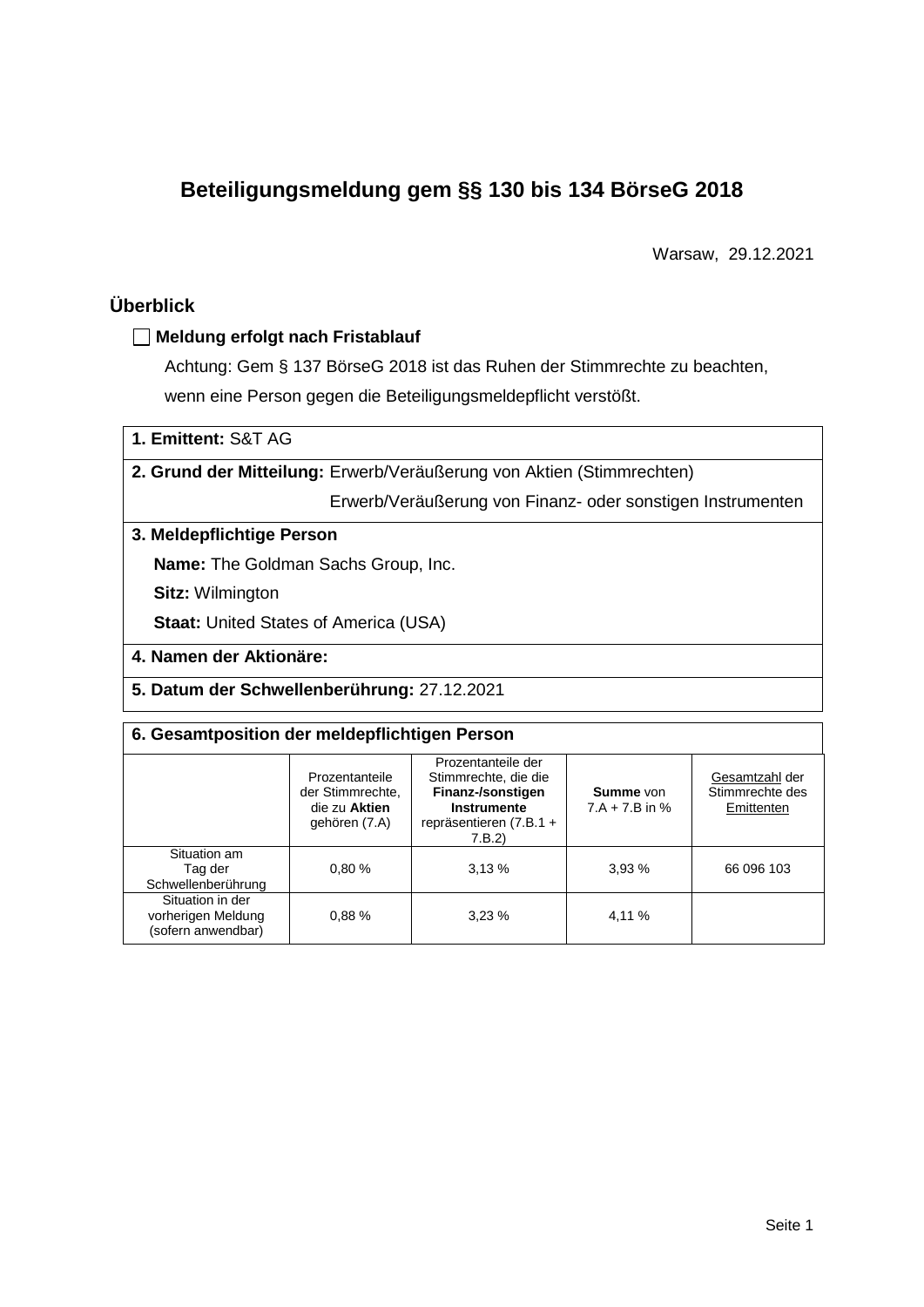## **Details**

# **7. Details über die gehaltenen Instrumente am Tag der Berührung der Schwelle:**

| A: Stimmrechte, die zu Aktien gehören |                                    |                                      |                                    |                                    |  |  |
|---------------------------------------|------------------------------------|--------------------------------------|------------------------------------|------------------------------------|--|--|
|                                       |                                    | Anzahl der Stimmrechte               | Prozentanteil der Stimmrechte      |                                    |  |  |
| <b>ISIN der Aktien</b>                | Direkt<br>$(S$ 130 BörseG<br>2018) | Indirekt<br>$(S$ 133 BörseG<br>2018) | Direkt<br>$(S$ 130 BörseG<br>2018) | Indirekt<br>(§ 133 BörseG<br>2018) |  |  |
| AT0000A0E9W5                          |                                    | 529 288                              |                                    | 0.80%                              |  |  |
| Subsumme A                            |                                    | 529 288                              |                                    | 0.80%                              |  |  |

| B 1: Finanzinstrumente / sonstige Instrumente gem § 131 Abs 1 Z 1 BörseG 2018 |                                                                                                                               |              |           |       |  |
|-------------------------------------------------------------------------------|-------------------------------------------------------------------------------------------------------------------------------|--------------|-----------|-------|--|
| Art des Instruments                                                           | Anzahl der Stimmrechte<br>Prozentanteil der<br>die erworben werden<br>Ausübungsfrist<br>Verfalldatum<br>Stimmrechte<br>können |              |           |       |  |
| Securities Lending                                                            | n.a.                                                                                                                          | n.a.         | 1 388 470 | 2.10% |  |
|                                                                               |                                                                                                                               | Subsumme B.1 | 1 388 470 | 2.10% |  |

| B 2: Finanzinstrumente / sonstige Instrumente gem § 131 Abs 1 Z 2 BörseG 2018 |              |                |                                    |                           |                                     |  |
|-------------------------------------------------------------------------------|--------------|----------------|------------------------------------|---------------------------|-------------------------------------|--|
| Art des<br>Instruments                                                        | Verfalldatum | Ausübungsfrist | Physisches oder<br>Cash Settlement | Anzahl der<br>Stimmrechte | Prozentanteil<br>der<br>Stimmrechte |  |
| Swap                                                                          | 08.07.2030   | n.a.           | Cash                               | 664 327                   | 1,01 %                              |  |
| <b>Call Warrants</b>                                                          | 31.12.2030   | n.a.           | Cash                               | 17 261                    | 0.03%                               |  |
|                                                                               |              |                | Subsumme B.2                       | 681 588                   | 1,03 %                              |  |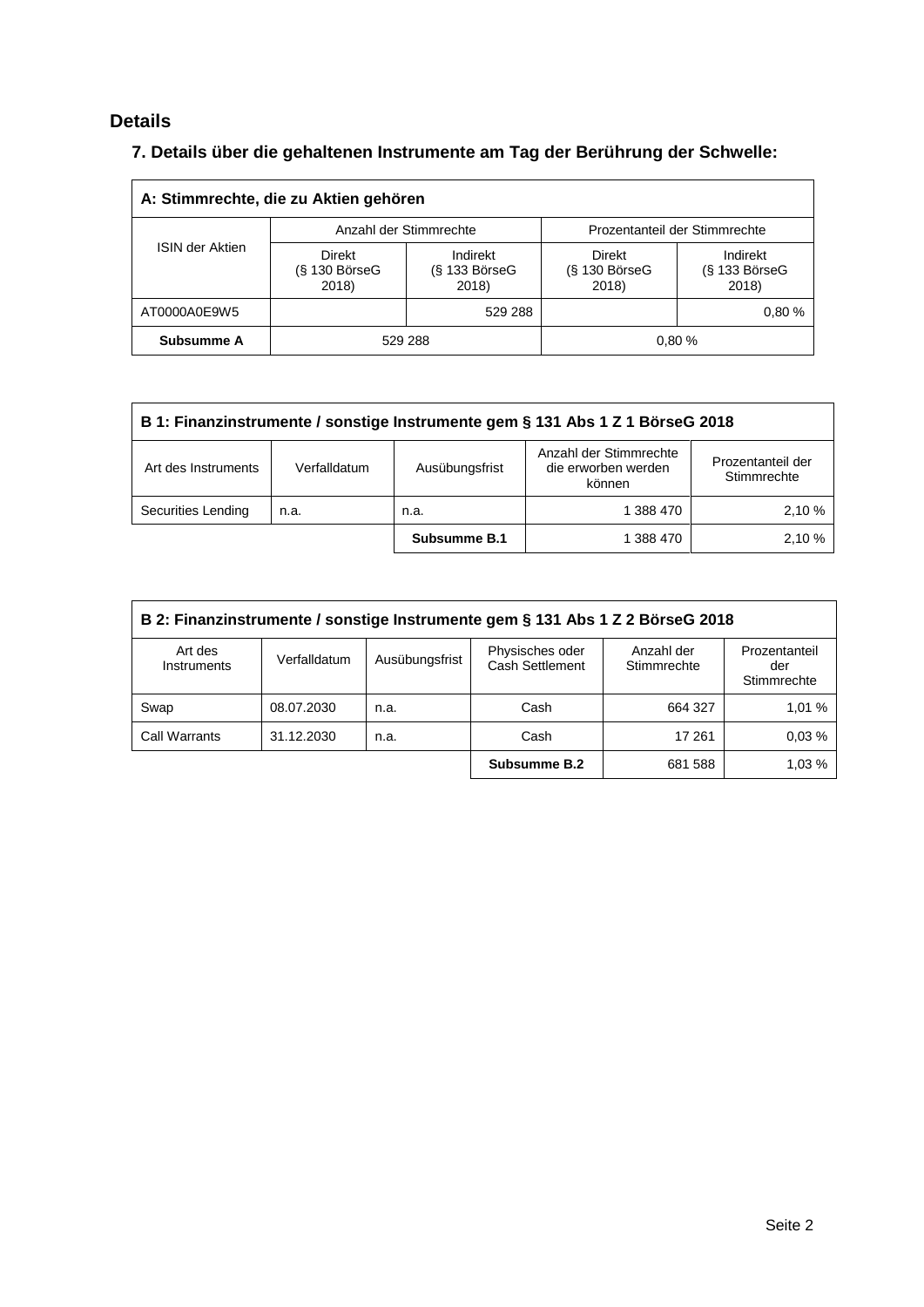## **8. Information in Bezug auf die meldepflichtige Person:**

Die meldepflichtige Person (Punkt 3) wird nicht von einer natürlichen/juristischen Person kontrolliert und kontrolliert auch keine andere Person, die direkt oder indirekt Instrumente am Emittenten hält.

 $\boxtimes$  Volle Kette der kontrollierten Unternehmen, über die die Stimmrechte und/oder Finanz-/sonstigen Instrumente gehalten werden, beginnend mit der obersten kontrollierenden natürlichen oder juristischen Person:

| Ziffer         | <b>Name</b>                                   | Direkt kontrolliert<br>durch Ziffer | Direkt gehaltene<br>Stimmrechte in<br>Aktien (%) | Direkt gehaltene<br>Finanz-<br>/sonstige<br>Instrumente (%) | Total von beiden<br>(% ) |
|----------------|-----------------------------------------------|-------------------------------------|--------------------------------------------------|-------------------------------------------------------------|--------------------------|
| 1              | The Goldman<br>Sachs Group,<br>Inc.           |                                     |                                                  |                                                             |                          |
| 2              | Goldman Sachs<br>(UK) L.L.C.                  | 1                                   |                                                  |                                                             |                          |
| 3              | Goldman Sachs<br>Group UK<br>Limited          | $\overline{c}$                      |                                                  |                                                             |                          |
| $\overline{4}$ | Goldman Sachs<br>International                | 3                                   | 0,07%                                            | 1,37 %                                                      | 1,44 %                   |
| 5              | Goldman Sachs<br>International<br><b>Bank</b> | 3                                   | 0,25%                                            | 0.00%                                                       | 0,25%                    |
| 6              | Goldman Sachs<br>& Co. LLC                    | $\mathbf 1$                         | 0,45 %                                           | 1,73 %                                                      | 2,18%                    |
| $\overline{7}$ | <b>GSAM Holdings</b><br><b>LLC</b>            | 1                                   |                                                  |                                                             |                          |
| 8              | Goldman Sachs<br>Asset<br>Management,<br>L.P. | $\overline{7}$                      | 0,03%                                            | 0,00%                                                       | 0,03%                    |
| 9              | Goldman Sachs<br><b>Bank USA</b>              | $\mathbf{1}$                        |                                                  |                                                             |                          |
| 10             | Goldman Sachs<br>Bank Europe SE               | 9                                   | 0.00%                                            | 0.03%                                                       | 0.03%                    |
| 11             | <b>Murray Street</b><br>Corporation           | 1                                   |                                                  |                                                             |                          |
| 12             | <b>Benson Street</b><br>Limited               | 11                                  | 0,00 %                                           | 0,00%                                                       | 0,00%                    |
|                |                                               |                                     |                                                  |                                                             |                          |

#### **9. Im Falle von Stimmrechtsvollmacht**

Datum der Hauptversammlung: -

Stimmrechtsanteil nach der Hauptversammlung: - entspricht - Stimmrechten

#### **10. Sonstige Kommentare:**

-

Warsaw am 29.12.2021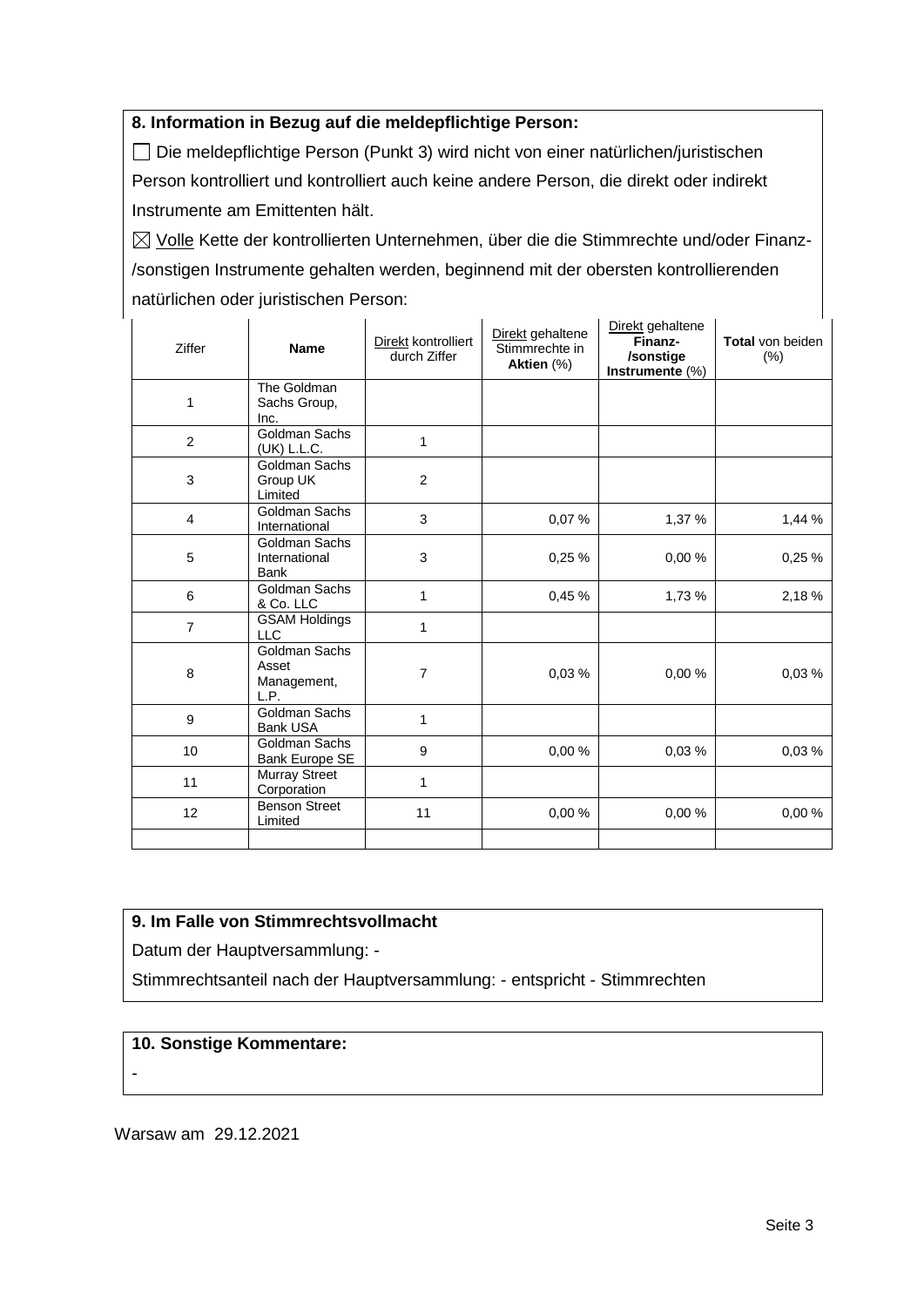# **Major holdings notification pursuant to Sec. 130 to 134 BörseG 2018**

Warsaw, 29.12.2021

## **Overview**

#### **Notification made after deadline**

Caution: In case of violations of major holdings notification rules, please pay attention to Section 137 BörseG 2018 (Suspension of voting rights)

| 1. Issuer: S&T AG |
|-------------------|
|-------------------|

**2. Reason for the notification:** Acquisition or disposal of voting rights

Acquisition or disposal of financial/other instruments

#### **3. Person subject to notification obligation**

**Name:** The Goldman Sachs Group, Inc.

**City:** Wilmington

**Country:** United States of America (USA)

#### **4. Name of shareholder(s):**

### **5. Date on which the threshold was crossed or reached:** 27.12.2021

#### **6. Total positions**

|                                                                                | % of voting rights<br>attached to<br>shares $(7.A)$ | % of voting rights<br>through<br>financial/other<br>instruments $(7.B.1 +$<br>7.B.2 | <b>Total</b> of both in %<br>$(7.A + 7.B)$ | Total number of<br>voting rights of<br>issuer |
|--------------------------------------------------------------------------------|-----------------------------------------------------|-------------------------------------------------------------------------------------|--------------------------------------------|-----------------------------------------------|
| Resulting situation on the<br>date on which threshold<br>was crossed / reached | 0.80%                                               | 3.13%                                                                               | 3.93%                                      | 66 096 103                                    |
| Position of previous<br>notification (if applicable)                           | 0.88%                                               | 3.23%                                                                               | 4,11 %                                     |                                               |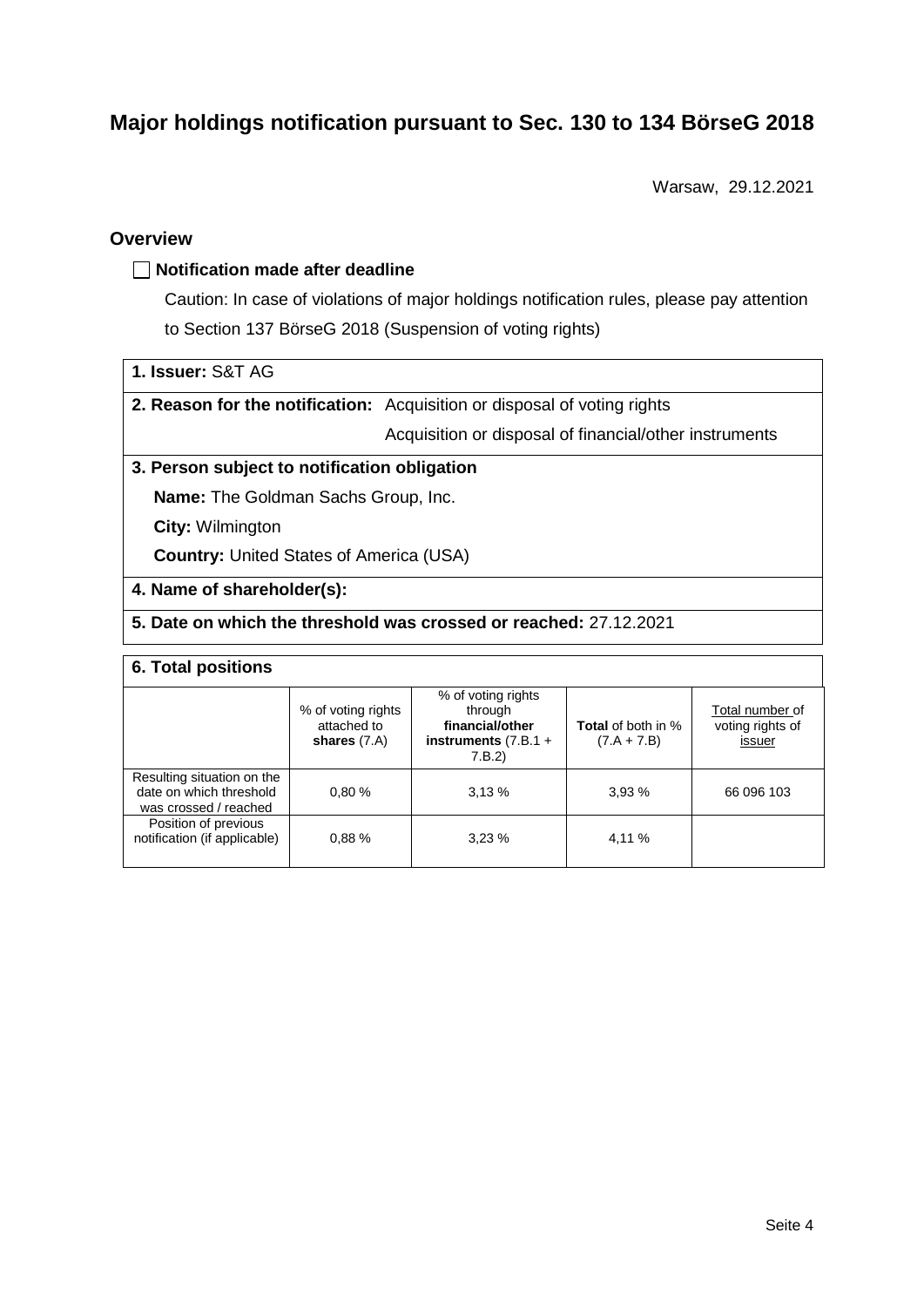## **Details**

| 7. Notified details of the resulting situation: |
|-------------------------------------------------|
|-------------------------------------------------|

| A: Voting rights attached to shares |                                    |                                      |                                    |                                      |  |  |
|-------------------------------------|------------------------------------|--------------------------------------|------------------------------------|--------------------------------------|--|--|
|                                     |                                    | Number of voting rights              | % of voting rights                 |                                      |  |  |
| <b>ISIN Code</b>                    | Direct<br>(Sec 130 BörseG<br>2018) | Indirect<br>(Sec 133 BörseG<br>2018) | Direct<br>(Sec 130 BörseG<br>2018) | Indirect<br>(Sec 133 BörseG<br>2018) |  |  |
| AT0000A0E9W5                        | 529 288                            |                                      |                                    | 0.80%                                |  |  |
| <b>SUBTOTAL A</b>                   |                                    | 529 288                              |                                    | 0.80%                                |  |  |

| B 1: Financial / Other Instruments pursuant to Sec. 131 para. 1 No. 1 BörseG 2018 |                        |                        |                                                                                      |                    |  |
|-----------------------------------------------------------------------------------|------------------------|------------------------|--------------------------------------------------------------------------------------|--------------------|--|
| Type of instrument                                                                | <b>Expiration Date</b> | <b>Exercise Period</b> | Number of voting<br>rights that may be<br>acquired if the<br>instrument is exercised | % of voting rights |  |
| Securities Lending                                                                | n.a.                   | n.a.                   | 1 388 470                                                                            | 2,10 %             |  |
|                                                                                   |                        | <b>SUBTOTAL B.1</b>    | 1 388 470                                                                            | 2,10 %             |  |

| B 2: Financial / Other Instruments pursuant to Sec. 131 para. 1 No. 2 BörseG 2018 |                    |                    |                                      |                            |                       |  |
|-----------------------------------------------------------------------------------|--------------------|--------------------|--------------------------------------|----------------------------|-----------------------|--|
| Type of instrument                                                                | Expiration<br>Date | Exercise<br>Period | Physical /<br><b>Cash Settlement</b> | Number of<br>voting rights | % of voting<br>rights |  |
| Swap                                                                              | 08.07.2030         | n.a.               | Cash                                 | 664 327                    | 1.01%                 |  |
| Call Warrants                                                                     | 31.12.2030         | n.a.               | Cash                                 | 17 261                     | 0.03%                 |  |
|                                                                                   |                    |                    | <b>SUBTOTAL B.2</b>                  | 681 588                    | 1.03%                 |  |